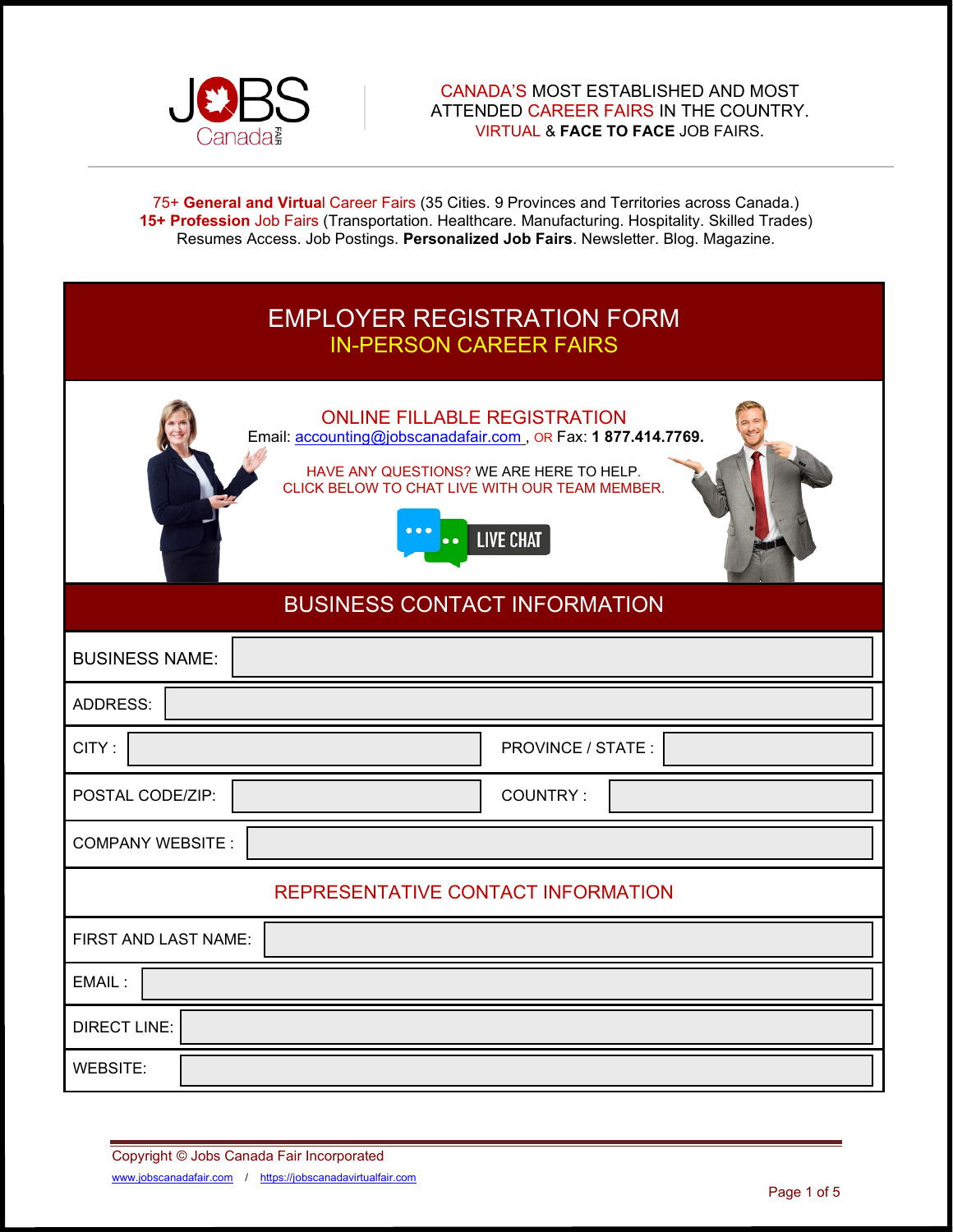# IN-PERSON BOOTH PACKAGES

| Canada≩                                                                          | <b>REGULAR</b><br>\$495 CAD (+ tax)<br><b>LIMITED SPACE</b>                                                                                             | <b>PREMIUM</b><br>\$795 CAD (+ tax)<br><b>MOST POPULAR</b>                                                                                                                                                    | <b>EXCLUSIVE</b><br>\$995 CAD (+ tax)<br><b>MAXIMUM VISIBILITY</b>                                                                                                                                                                                              |
|----------------------------------------------------------------------------------|---------------------------------------------------------------------------------------------------------------------------------------------------------|---------------------------------------------------------------------------------------------------------------------------------------------------------------------------------------------------------------|-----------------------------------------------------------------------------------------------------------------------------------------------------------------------------------------------------------------------------------------------------------------|
| <b>Booth</b><br>Location                                                         | Booth located<br>at the back                                                                                                                            | <b>In-line Booth</b><br>Location                                                                                                                                                                              | <b>Exclusive Entrance</b><br>Location                                                                                                                                                                                                                           |
| <b>Customer Service Support</b>                                                  | <b>General Support</b>                                                                                                                                  | <b>General Support</b>                                                                                                                                                                                        | <b>Priority Support</b>                                                                                                                                                                                                                                         |
| Maximum # of Representatives                                                     | <b>TWO Representatives</b>                                                                                                                              | <b>THREE Representatives</b>                                                                                                                                                                                  | <b>FIVE Representatives</b>                                                                                                                                                                                                                                     |
| $10' \times 10'$<br><b>Furnished Booth Space</b>                                 | <b>ONE Skirted Table</b><br><b>TWO Chairs</b>                                                                                                           | <b>ONE Skirted Table</b><br><b>UPT TO THREE Chairs</b>                                                                                                                                                        | <b>ONE Skirted Table</b><br><b>UP TO FIVE Chairs</b>                                                                                                                                                                                                            |
| Internet - WIFI Access                                                           | Not guaranteed                                                                                                                                          | Not guaranteed                                                                                                                                                                                                | Guaranteed (upon request)                                                                                                                                                                                                                                       |
| <b>Receive Candidates</b><br>Emails & Resume Access.<br>Upon Request (Post Fair) | N/A<br>Not Applicable                                                                                                                                   | Fmail IDs<br>(Upon request)                                                                                                                                                                                   | Email IDs<br><b>Candidate Resumes</b><br>(Upon request)                                                                                                                                                                                                         |
| <b>ONLINE</b><br><b>ADVERTISEMENT</b>                                            | Organization<br><b>NAME &amp; LOGO</b><br>will be promoted in the<br>Exhibitor online Listing:<br>$1_{-}$<br>Website<br>2 <sub>1</sub><br>Social Medias | Organization<br><b>NAME &amp; LOGO</b><br>will be promoted in the<br>Exhibitor online Listing:<br>Website<br>1.<br>2.<br>Social Medias<br>3.<br>Newsletter<br><b>Major Websites</b><br>4.<br>5.<br>Google Ads | <b>COVER PAGE</b><br><b>Targeted Marketing</b><br>Campaign & promotion:<br>Social Medias<br>1.<br>2. Job Board<br>3. Newsletter<br>4. Main Website<br>5. Blog Post<br>6.<br>Google Post<br><b>Major Websites</b><br>7.<br>8.<br><b>Exhibitor Online Listing</b> |
| <b>Magazine Promotion</b>                                                        | Space not guaranteed                                                                                                                                    | Half Page Ad                                                                                                                                                                                                  | Full Page Ad                                                                                                                                                                                                                                                    |
| <b>JOB POSTINGS</b>                                                              | 30 days<br><b>General Listing</b>                                                                                                                       | 30 days General Listing<br>5 Days Highlight Posting                                                                                                                                                           | 30 days General Listing<br>$\bullet$<br>5 days Highlight Posting<br>$\bullet$<br>5 days Pin to Top Home Page<br>$\bullet$<br><b>Social Medias Job Postings</b><br>$\bullet$                                                                                     |
| Parking                                                                          | <b>Exhibitor Self-Paid</b>                                                                                                                              | <b>Exhibitor Self-Paid</b>                                                                                                                                                                                    | Valet Parking included<br>(optional)                                                                                                                                                                                                                            |
| Food & Beverages                                                                 | Not Included                                                                                                                                            | Not Included                                                                                                                                                                                                  | Lunch Snack included<br>(Upon request)                                                                                                                                                                                                                          |
| Power Outlet                                                                     | Not guaranteed                                                                                                                                          | Not guaranteed                                                                                                                                                                                                | Guaranteed (upon request)                                                                                                                                                                                                                                       |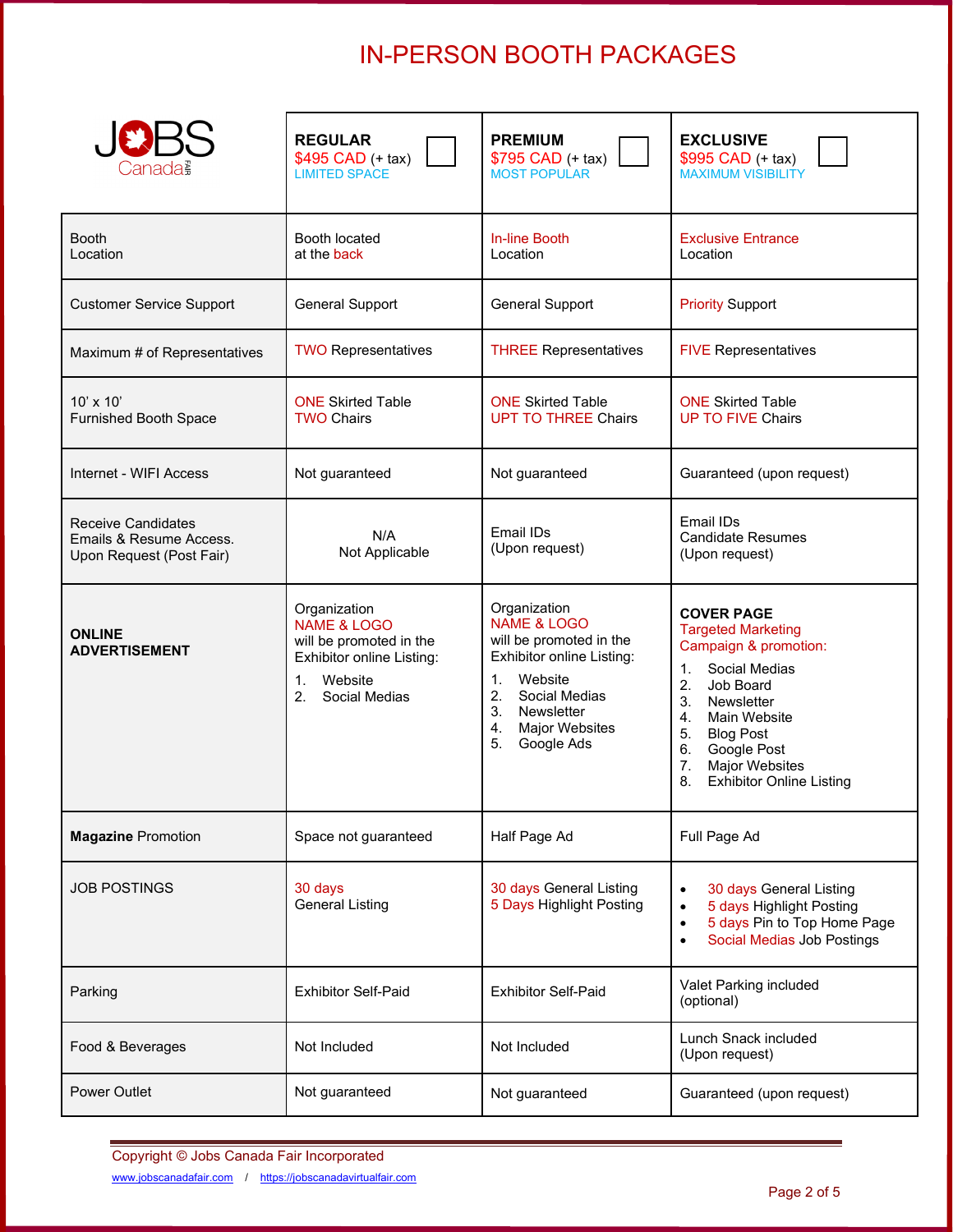## ADDITIONAL FEATURES



| DEDICATED SUPPORT, PERSONALIZED SERVICES. |                                   |                                 |
|-------------------------------------------|-----------------------------------|---------------------------------|
| $$995 (+ tax).$                           | $$1,395 (+ tax).$                 | Let's Help You!                 |
| <b>PERSONALIZED</b>                       | <b>PERSONALIZED</b>               | <b>JOBS CANADA</b>              |
| <b>IN-PERSON EVENT</b>                    | <b>VIRTUAL EVENT</b>              | <b>RECRUITMENT AGENCY</b>       |
| Host your own In-Person Career            | Host your own Virtual Career Fair | Let us take care of your Hiring |
| Fair anywhere (Office or Venue)           | with tailored Marketing Campaign  | Needs with tailored qualified   |
| with 50-100 tailored Candidates.          | to several Medias.                | Candidates across Canada.       |

#### We take care of everything for you  $\circled{e}$

Run your own Employment Event. Anytime. Any Day. Anywhere. Customized Event Coordination. Tailored Marketing Campaign. Targeted Qualified Candidates.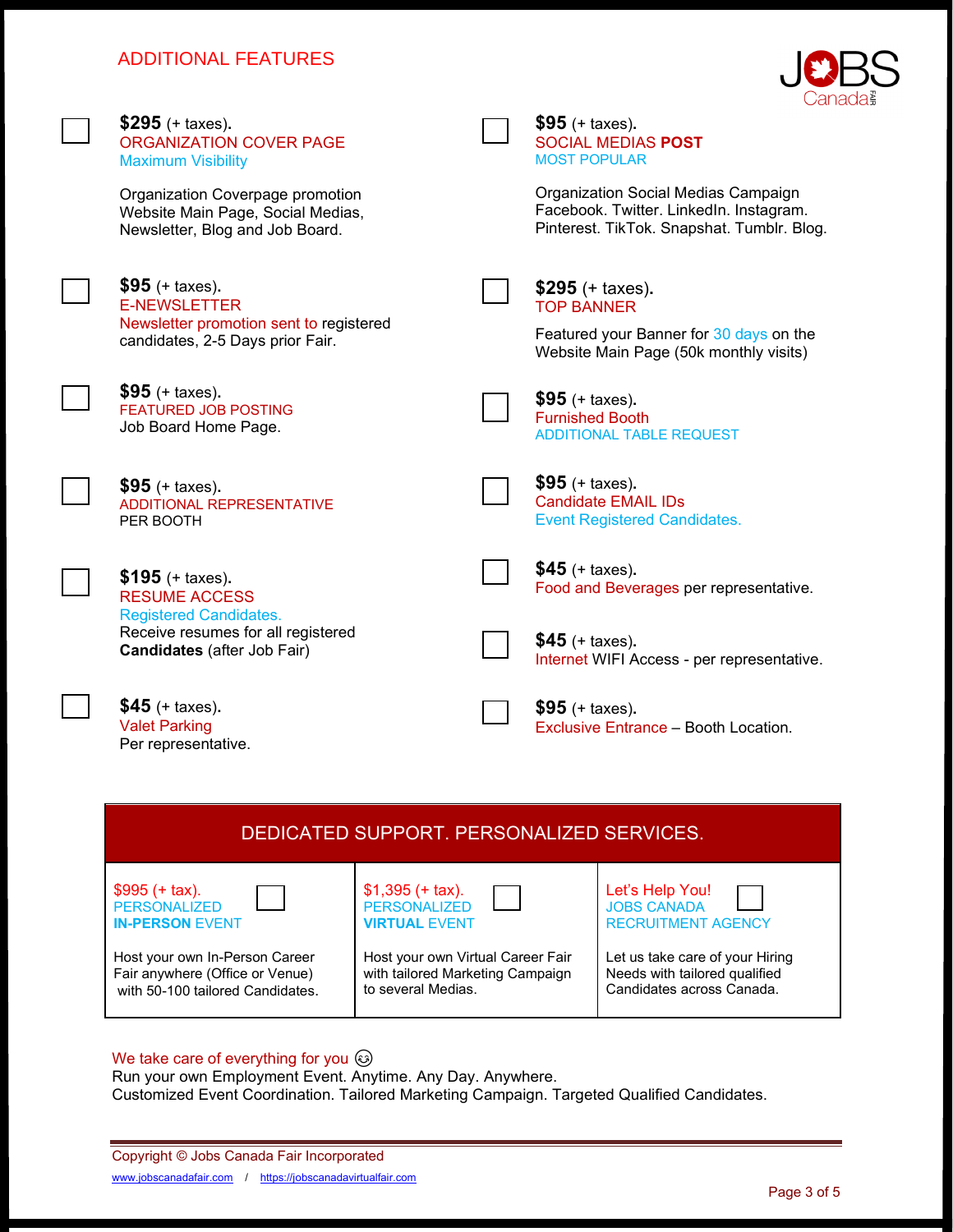

| WHAT EVENT DO YOU WISH TO ATTEND? |                   |  |
|-----------------------------------|-------------------|--|
| <b>EVENT NAME OR CITY</b>         | <b>EVENT DATE</b> |  |
|                                   |                   |  |
|                                   |                   |  |
|                                   |                   |  |
|                                   |                   |  |
|                                   |                   |  |
|                                   |                   |  |
|                                   |                   |  |
|                                   |                   |  |

## EARLY BIRD DISCOUNT

5% discount 3 MONTHS

Registration and Payment received 3 months prior the Job Fair date.



6 MONTHS

Registration and Credit Card payment received 6 months prior the Job Fair date.